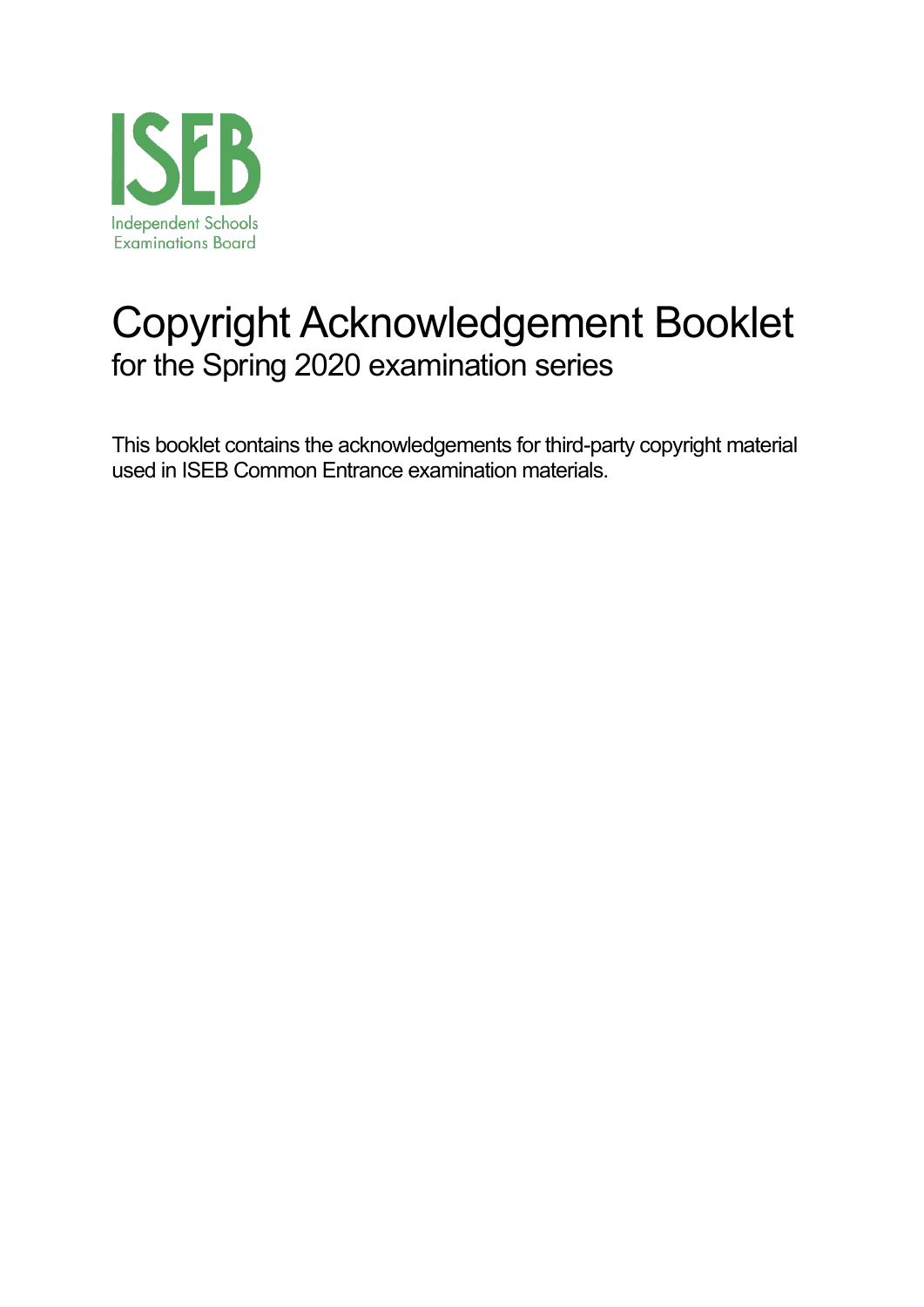#### ISEB and Third-Party Copyright

Since the Autumn 2018 examination series, ISEB has been publishing acknowledgements of all third-party copyright material in a separate booklet, available on the ISEB website (www.iseb.co.uk), rather than in examination papers. All papers which include third-party copyright material will be listed in this booklet, arranged alphabetically by subject. Any material which does not require copyright acknowledgment is not listed.

ISEB makes every reasonable effort to obtain clearance to reproduce all third-party content that it uses in its assessment material. In the event that it has inadvertently used material without permission, or if it has failed to acknowledge the copyright owner correctly, ISEB will be pleased to make appropriate amendments at the earliest possible opportunity.

The ISEB Copyright Team can be contacted by email copyright@iseb.co.uk or by post.

### **Contents**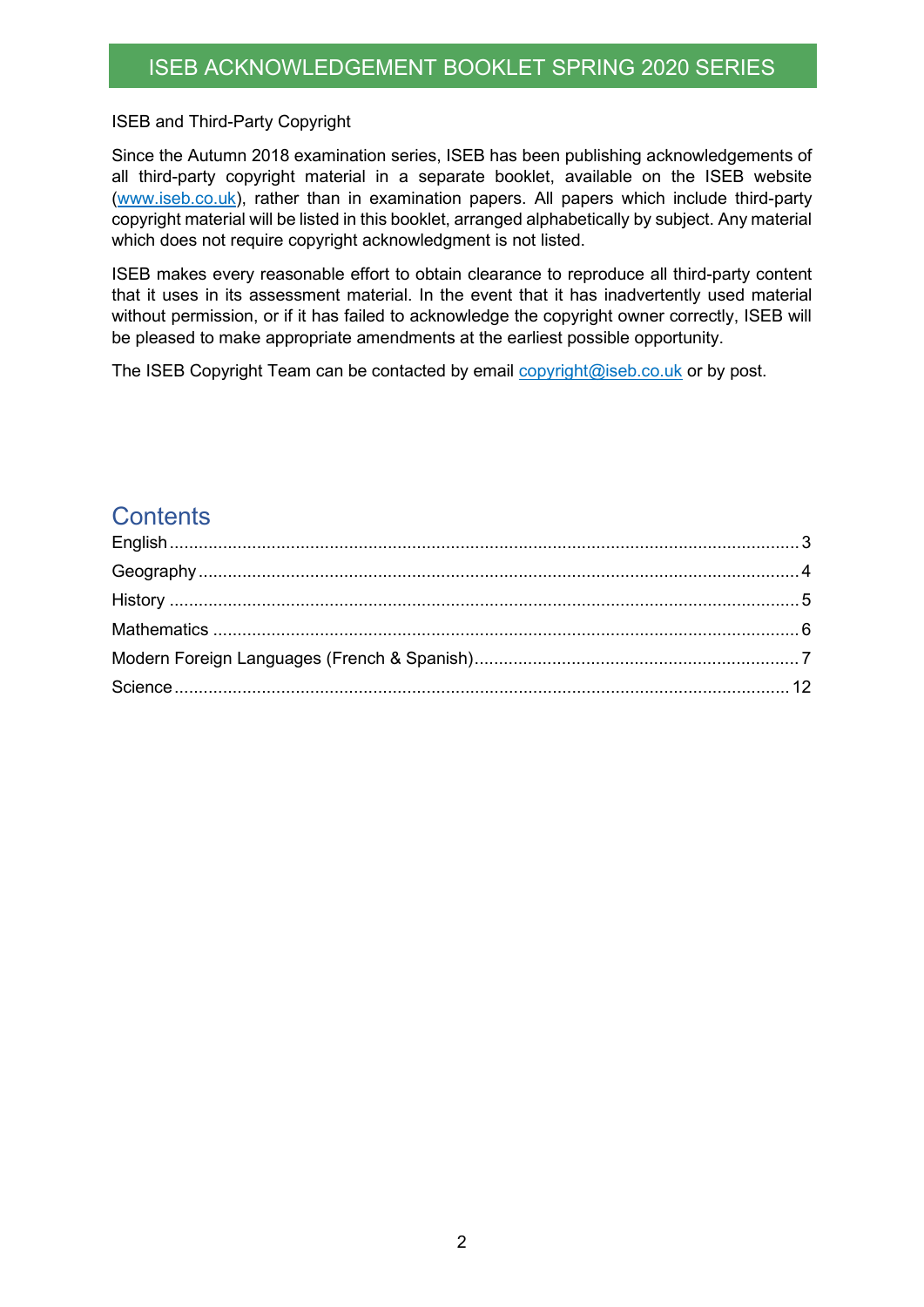# English

| $\vert$ 11+ English |                                                                                                                                                                         |
|---------------------|-------------------------------------------------------------------------------------------------------------------------------------------------------------------------|
| Paper 1 (Reading)   | Extract from The Wolf Wilder by Katherine Rundell, published by Bloomsbury, 2016.<br>Reproduced by permission of the author, c/o Rogers, Coleridge & White Ltd., London |
| Paper 2 (Writing)   | Stock photo ID: 92636140 / Shutterstock.com<br>$\odot$                                                                                                                  |

| 13+ English           |           |         |                                                                                                                                                                              |
|-----------------------|-----------|---------|------------------------------------------------------------------------------------------------------------------------------------------------------------------------------|
| Levels 1 & 2: Paper 1 | Section A | $\odot$ | Extract from A Whole Life by Robert Seethaler, published by Pan Macmillan, 2015.<br>Reproduced under US and UK Licences with permission of the Licensor through<br>PLSclear. |
| Levels 1 & 2: Paper 2 | Section A | $\odot$ | Extract from April Rise by Laurie Lee, 1940. Reproduced with permission of Curtis<br>Brown Group Ltd, London on behalf of The Beneficiaries of the Estate of Laurie Lee.     |

<span id="page-2-0"></span>

| <b>CASE English</b> |                                                                                                                                                                                                 |
|---------------------|-------------------------------------------------------------------------------------------------------------------------------------------------------------------------------------------------|
| <b>Text B</b>       | Miracle on St David's Day by Gillian Clarke, in her book Selected Poems, published<br>by Carcanet Press Limited, November 1997. Reproduced with permission of<br><b>Carcanet Press Limited.</b> |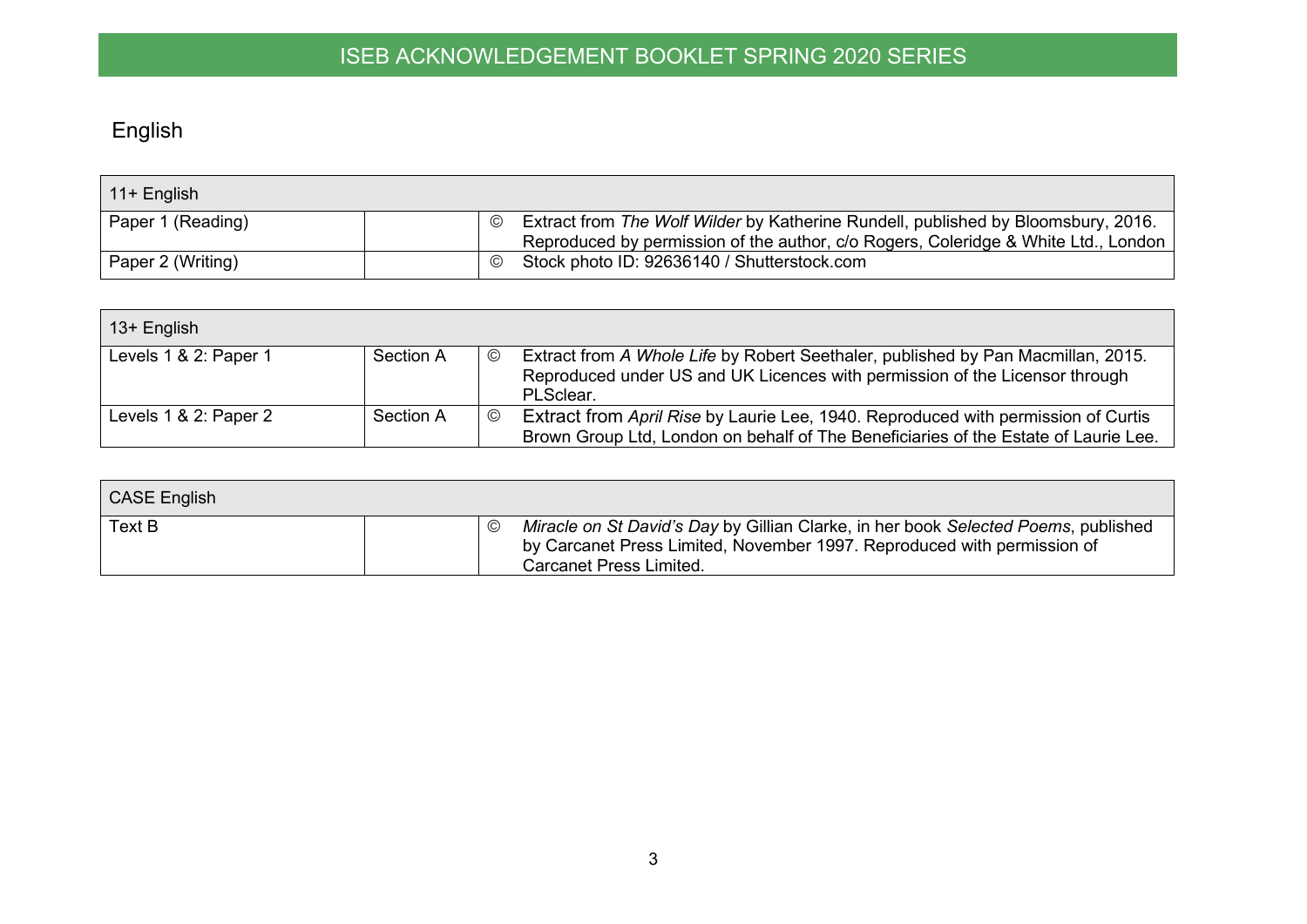# Geography

| 13+ Geography                 |                |                 |                                                                                                                 |
|-------------------------------|----------------|-----------------|-----------------------------------------------------------------------------------------------------------------|
| Section A: Location Knowledge |                | $\circled{c}$   | Map provided with permission of D-maps                                                                          |
| Section C: Thematic Studies   | C <sub>1</sub> | $_{\mathbb{O}}$ | Reproduced with permission of Earth Science Teachers' Association (ESTA)                                        |
|                               | C <sub>2</sub> | $\circled{c}$   | Stock photo ID: 577154935 / Shutterstock.com                                                                    |
|                               | C <sub>3</sub> | $^{\circ}$      | Stock photo ID: 1029596935 / Shutterstock.com                                                                   |
|                               | C <sub>5</sub> | $\circled{c}$   | Stock photo ID: 1126241108 / Shutterstock.com                                                                   |
| <b>Colour Resource Sheet</b>  |                | $\circled{c}$   | Extract No: 2325/EXP139 produced by Ordnance Survey Limited 2018. Crown<br>copyright 2015. All rights reserved. |

<span id="page-3-0"></span>

| <b>CASE Geography</b> |                                                                                                                                                                                                                   |
|-----------------------|-------------------------------------------------------------------------------------------------------------------------------------------------------------------------------------------------------------------|
| Resource C            | From the New York Times December 2017: copyright permission pending<br>$\circledcirc$                                                                                                                             |
| Resource X            | Information from the House of Commons Library Briefing Paper, Number 00611,<br>licensed under the Open Parliament Licence v3.0<br>(https://www.parliament.uk/site-information/copyright/open-parliament-licence/) |
| Resource Z            | ISEB is aware that third-party material has been used in this question, but it has not<br>been possible to identify and acknowledge the original source                                                           |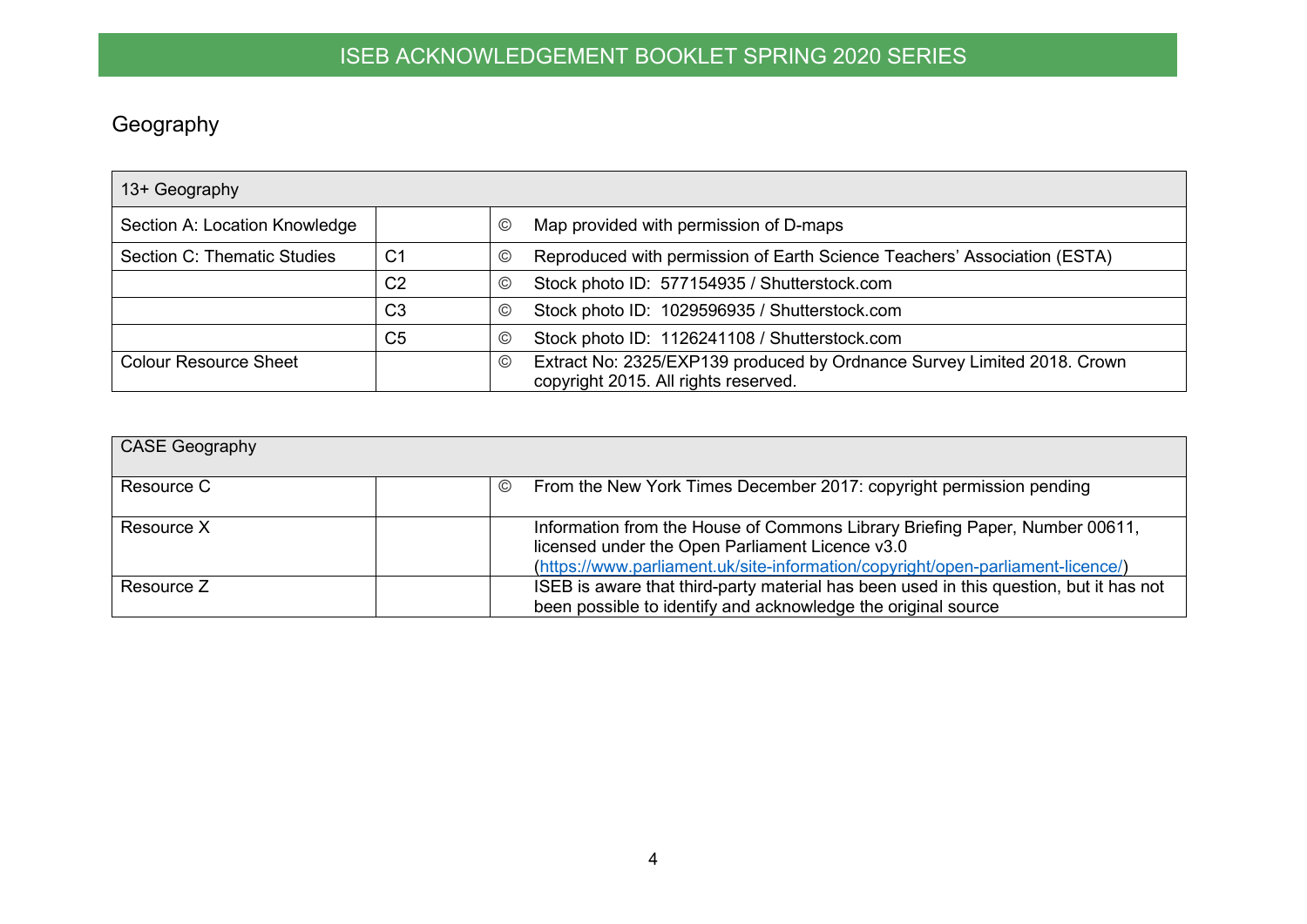# History

| 13+ History                                  |          |                                                                                                                                                              |
|----------------------------------------------|----------|--------------------------------------------------------------------------------------------------------------------------------------------------------------|
| <b>Medieval Realms:</b><br>Britain 1066-1485 | Source A | From BBC History Magazine, March 2009; copyright permission pending<br>$\odot$                                                                               |
| <b>Britain and Empire</b>                    | Source A | Extract from The Palace Journal, April 24 <sup>th</sup> , 1889, Arthur Morrison                                                                              |
|                                              | Source B | Extract courtesy of British Library Board                                                                                                                    |
|                                              | Source C | From The Central Board of Health: Cholera Consultation by George Cruikshank,<br>1792-1878. In the public domain, provided courtesy of Harvard Medical School |

<span id="page-4-0"></span>

| <b>CASE History</b> |               |                                                                                                                              |
|---------------------|---------------|------------------------------------------------------------------------------------------------------------------------------|
|                     | Source A<br>© | From Britain A.D., A Quest for Arthur, England and the Anglo-Saxons, Francis Pryor;<br>copyright permission pending          |
|                     | Source B<br>© | From Finding Arthur, The True Origins of the Once and Future King, Adam Ardrey;<br>copyright permission pending              |
|                     | Source C<br>© | From Arthur and the Lost Kingdoms, Alistair Moffat, 1999<br>Reproduced with permission of The Orion Publishing Group Limited |
|                     | Source D<br>O | From King Arthur, Christopher Hibbert; copyright permission pending                                                          |
|                     | Source E      | From A Companion to Medieval England 1066-1485, Nigel Saul; copyright<br>permission pending                                  |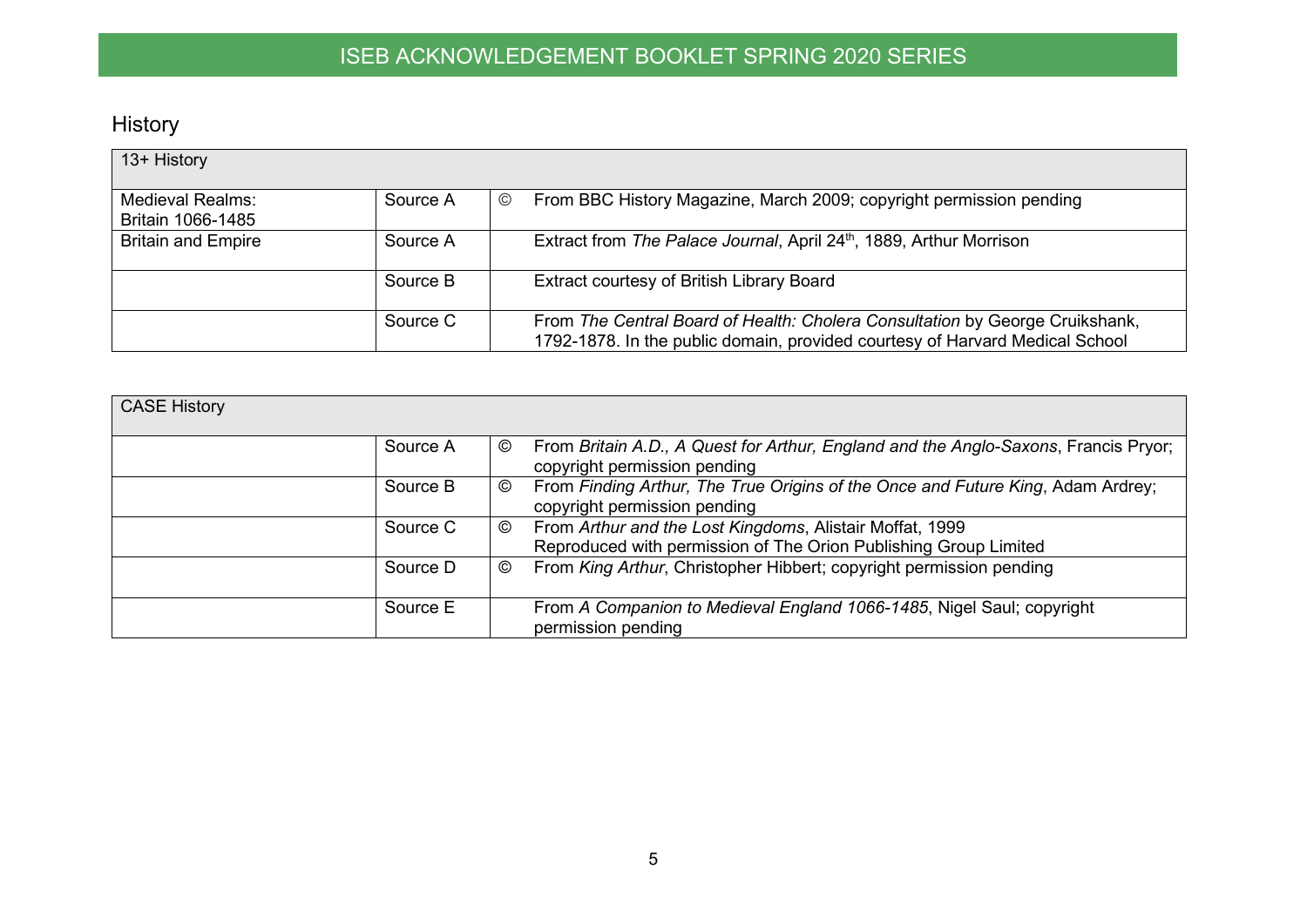#### Mathematics

| 13+ Mathematics Level 1 Calculator |                                                                                                                                                                                       |  |  |  |  |
|------------------------------------|---------------------------------------------------------------------------------------------------------------------------------------------------------------------------------------|--|--|--|--|
| Question 2                         | Stock photo ID: 582285019 / Shutterstock.com<br>$\odot$<br>Stock photo ID: 562869310 / Shutterstock.com<br>$\rm (C)$<br>Stock photo ID: 793516048 / Shutterstock.com<br>$\circled{c}$ |  |  |  |  |
| Question 3                         | Stock photo ID: 557177122 / Shutterstock.com<br>$\circled{c}$                                                                                                                         |  |  |  |  |

<span id="page-5-0"></span>

| 13+ Mathematics Level 1 Non-Calculator |                                      |                                                                                                                                            |  |  |  |
|----------------------------------------|--------------------------------------|--------------------------------------------------------------------------------------------------------------------------------------------|--|--|--|
| Question 1                             | $\circledcirc$                       | Stock photo ID: 644984995 / Shutterstock.com                                                                                               |  |  |  |
| Question 5                             | $\circledcirc$<br>$\circled{c}$<br>© | Stock photo ID: 275889938 / Shutterstock.com<br>Stock photo ID: 89423986 / Shutterstock.com<br>Stock photo ID: 59785783 / Shutterstock.com |  |  |  |
| Question 7                             | $\odot$                              | Stock photo ID: 1239695908 / Shutterstock.com                                                                                              |  |  |  |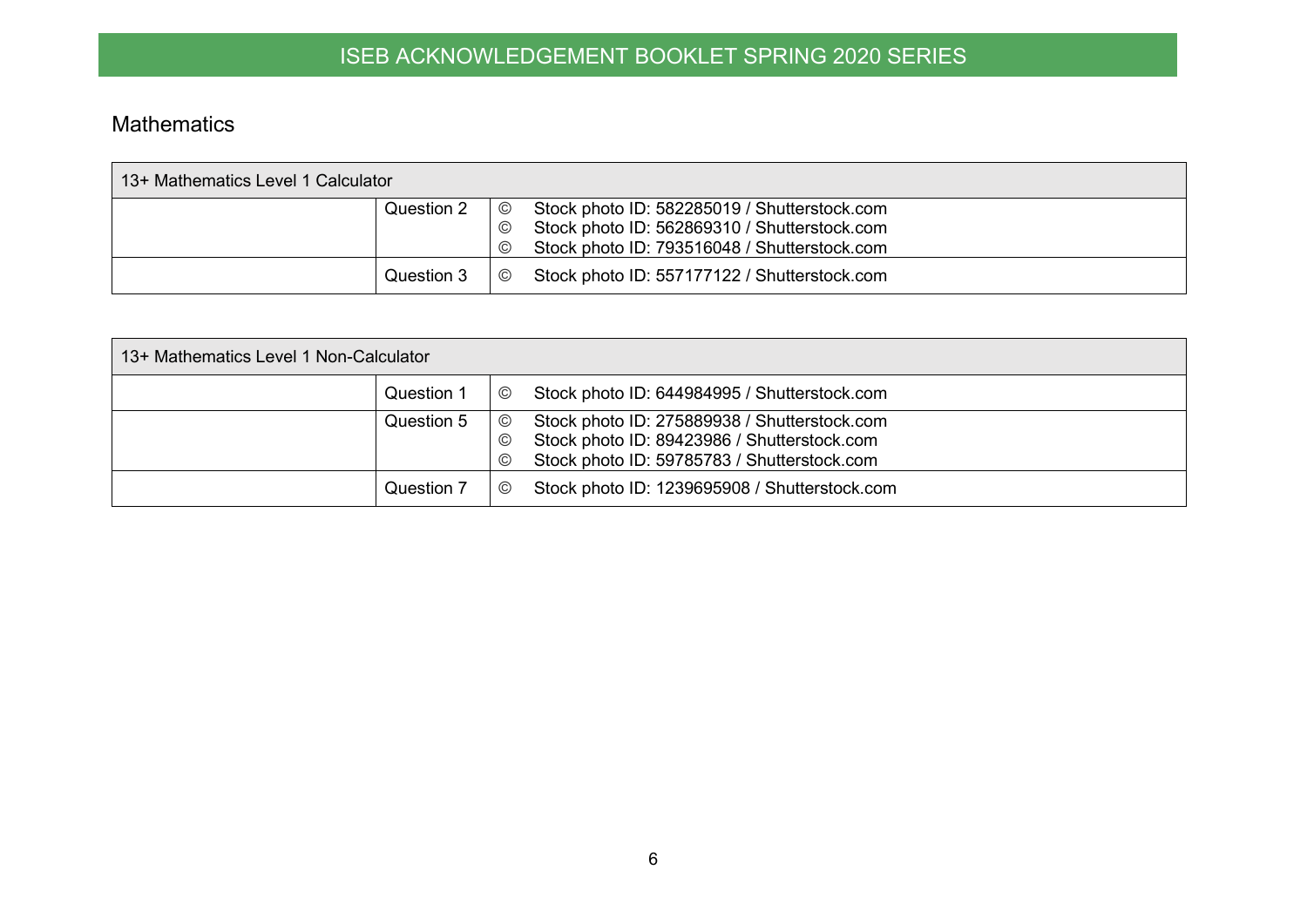# Modern Foreign Languages (French & Spanish)

<span id="page-6-0"></span>

| 13+ French<br>Level 1 Listening - Candidate<br><b>Section One</b><br>Stock photo ID: 530884969 / Shutterstock.com<br>example<br>$_{\odot}$<br>Stock photo ID: 722264110 / Shutterstock.com<br>$_{\mathbb{O}}$<br>Stock photo ID: 670602043 / Shutterstock.com<br>$\odot$<br>Stock photo ID: 786013600 / Shutterstock.com<br>$_{\mathbb{O}}$<br>Stock photo ID: 1018389334 / Shutterstock.com<br>$\odot$ |  |  |
|---------------------------------------------------------------------------------------------------------------------------------------------------------------------------------------------------------------------------------------------------------------------------------------------------------------------------------------------------------------------------------------------------------|--|--|
|                                                                                                                                                                                                                                                                                                                                                                                                         |  |  |
|                                                                                                                                                                                                                                                                                                                                                                                                         |  |  |
|                                                                                                                                                                                                                                                                                                                                                                                                         |  |  |
|                                                                                                                                                                                                                                                                                                                                                                                                         |  |  |
|                                                                                                                                                                                                                                                                                                                                                                                                         |  |  |
|                                                                                                                                                                                                                                                                                                                                                                                                         |  |  |
|                                                                                                                                                                                                                                                                                                                                                                                                         |  |  |
| Stock photo ID: 562086550 / Shutterstock.com<br>$_{\mathbb{C}}$                                                                                                                                                                                                                                                                                                                                         |  |  |
| $\overline{2}$<br>$^{\circ}$<br>Stock photo ID: 776385019 / Shutterstock.com                                                                                                                                                                                                                                                                                                                            |  |  |
| Stock photo ID: 196254728 / Shutterstock.com<br>$\odot$                                                                                                                                                                                                                                                                                                                                                 |  |  |
| Stock photo ID: 206756302 / Shutterstock.com<br>$\odot$                                                                                                                                                                                                                                                                                                                                                 |  |  |
| 3<br>Stock photo ID: 212488336 / Shutterstock.com<br>$_{\mathbb{O}}$                                                                                                                                                                                                                                                                                                                                    |  |  |
| Stock photo ID: 1036851583 / Shutterstock.com<br>$_{\mathbb{O}}$                                                                                                                                                                                                                                                                                                                                        |  |  |
| Stock photo ID: 1024735750 / Shutterstock.com<br>$^{\copyright}$                                                                                                                                                                                                                                                                                                                                        |  |  |
| $^{\circledR}$<br>Stock photo ID: 724964008 / Shutterstock.com<br>4                                                                                                                                                                                                                                                                                                                                     |  |  |
| Stock photo ID: 536255260 / Shutterstock.com<br>$\odot$                                                                                                                                                                                                                                                                                                                                                 |  |  |
| Stock photo ID: 624730472 / Shutterstock.com<br>$_{\mathbb{C}}$                                                                                                                                                                                                                                                                                                                                         |  |  |
| 5<br>$\circledcirc$<br>Stock photo ID: 51710035 / Shutterstock.com                                                                                                                                                                                                                                                                                                                                      |  |  |
| Stock photo ID: 797400262 / Shutterstock.com<br>$_{\mathbb{C}}$                                                                                                                                                                                                                                                                                                                                         |  |  |
| Stock photo ID: 701629228 / Shutterstock.com<br>$^{\copyright}$                                                                                                                                                                                                                                                                                                                                         |  |  |
| <b>Section Two</b><br>Stock photo ID: 313160387 / Shutterstock.com<br>$_{\mathbb{O}}$                                                                                                                                                                                                                                                                                                                   |  |  |
| Stock photo ID: 632994383 / Shutterstock.com<br>$_{\mathbb{C}}$                                                                                                                                                                                                                                                                                                                                         |  |  |
| Stock photo ID: 743001154 / Shutterstock.com<br>$_{\mathbb{O}}$                                                                                                                                                                                                                                                                                                                                         |  |  |
| Stock photo ID: 545296069 / Shutterstock.com<br>$\odot$                                                                                                                                                                                                                                                                                                                                                 |  |  |
| Stock photo ID: 154526042 / Shutterstock.com<br>$_{\odot}$                                                                                                                                                                                                                                                                                                                                              |  |  |
| Stock photo ID: 623227340 / Shutterstock.com<br>$_{\odot}$                                                                                                                                                                                                                                                                                                                                              |  |  |
| Stock photo ID: 321482222 / Shutterstock.com<br>$_{\mathbb{C}}$                                                                                                                                                                                                                                                                                                                                         |  |  |
| Stock photo ID: 233822812 / Shutterstock.com<br>©                                                                                                                                                                                                                                                                                                                                                       |  |  |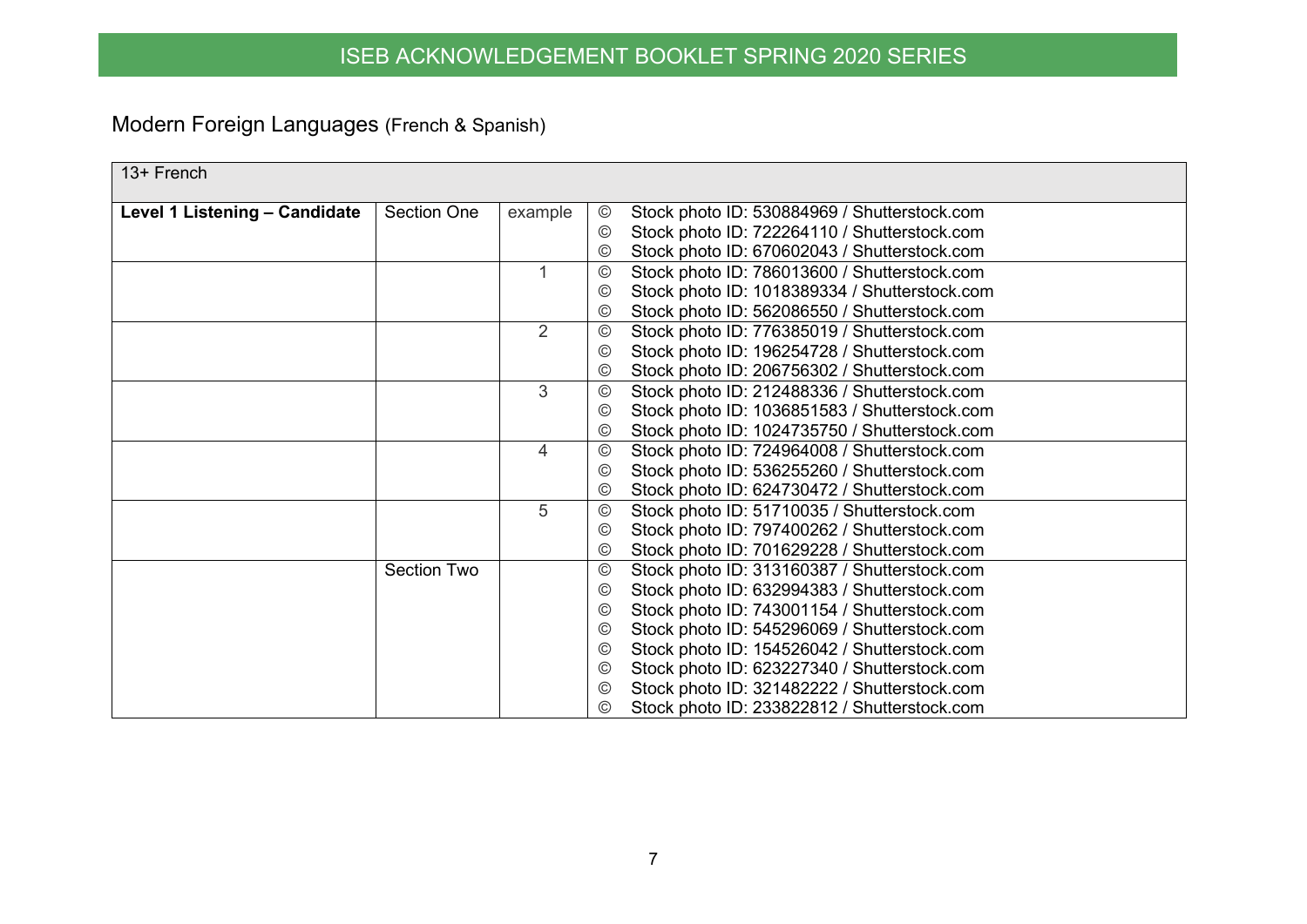| 13+ French (continued) |                      |                |                                  |                                                                                               |
|------------------------|----------------------|----------------|----------------------------------|-----------------------------------------------------------------------------------------------|
| <b>Level 1 Reading</b> | <b>Section One</b>   | example        | $^{\copyright}$                  | Stock photo ID: 381697945 / Shutterstock.com                                                  |
|                        |                      |                | $\circledcirc$                   | Stock photo ID: 196254728 / Shutterstock.com                                                  |
|                        |                      |                | $_{\mathbb{O}}$                  | Stock photo ID: 454547416 / Shutterstock.com                                                  |
|                        |                      | 1              | $\odot$                          | Stock photo ID: 247687237 / Shutterstock.com                                                  |
|                        |                      | $\overline{2}$ | $_{\mathbb{O}}$                  | Stock photo ID: 720659524 / Shutterstock.com                                                  |
|                        |                      |                | $\circledcirc$                   | Stock photo ID: 670354324 / Shutterstock.com                                                  |
|                        |                      |                | $\odot$                          | Stock photo ID: 503669539 / Shutterstock.com                                                  |
|                        |                      | 3              | $\circledcirc$                   | Stock photo ID: 520258219 / Shutterstock.com                                                  |
|                        |                      |                | $\odot$                          | Stock photo ID: 520258129 / Shutterstock.com                                                  |
|                        |                      |                | $_{\mathbb{O}}$                  | Stock photo ID: 520258135 / Shutterstock.com                                                  |
|                        |                      | 4              | $\circledcirc$                   | Stock photo ID: 522079909 / Shutterstock.com                                                  |
|                        |                      |                | $\odot$                          | Stock photo ID: 797400262 / Shutterstock.com                                                  |
|                        |                      |                | $_{\mathbb{O}}$                  | Stock photo ID: 685197685 / Shutterstock.com                                                  |
|                        |                      | 5              | $^\copyright$                    | Stock photo ID: 501113827 / Shutterstock.com                                                  |
|                        |                      |                | $_{\mathbb{O}}$                  | Stock photo ID: 243401194 / Shutterstock.com                                                  |
|                        |                      |                | $_{\mathbb{O}}$                  | Stock photo ID: 498296089 / Shutterstock.com                                                  |
| <b>Level 1 Writing</b> | <b>Section One</b>   |                | $^{\copyright}$                  | Stock photo ID: 656520052 / Shutterstock.com                                                  |
|                        |                      |                | $\circledcirc$                   | Stock photo ID: 1024260772 / Shutterstock.com                                                 |
|                        |                      |                | $\odot$                          | Stock photo ID: 770317036 / Shutterstock.com                                                  |
|                        |                      |                | $\odot$                          | Stock photo ID: 572808340 / Shutterstock.com                                                  |
|                        |                      |                | $_{\mathbb{C}}$                  | Stock photo ID: 1009871164 / Shutterstock.com                                                 |
|                        |                      |                | $^{\circledR}$                   | Stock photo ID: 743001154 / Shutterstock.com                                                  |
|                        |                      |                | $\circledcirc$                   | Stock photo ID: 1016345053 / Shutterstock.com                                                 |
|                        |                      |                | $\circledcirc$                   | Stock photo ID: 767855245 / Shutterstock.com                                                  |
|                        |                      |                | $_{\mathbb{O}}$                  | Stock photo ID: 711142885 / Shutterstock.com                                                  |
|                        |                      |                | $\circledcirc$                   | Stock photo ID: 540809260 / Shutterstock.com                                                  |
|                        | <b>Section Three</b> |                | $^{\circledR}$                   | Stock photo ID: 1042255507 / Shutterstock.com                                                 |
|                        |                      |                | ©                                | Stock photo ID: 723863998 / Shutterstock.com                                                  |
|                        |                      |                | $\circledcirc$<br>$\circledcirc$ | Stock photo ID: 429558265 / Shutterstock.com                                                  |
|                        |                      |                | $\odot$                          | Stock photo ID: 224879680 / Shutterstock.com<br>Stock photo ID: 1014414790 / Shutterstock.com |
|                        |                      |                | $^{\circledR}$                   | Stock photo ID: 673018186 / Shutterstock.com                                                  |
|                        |                      |                |                                  |                                                                                               |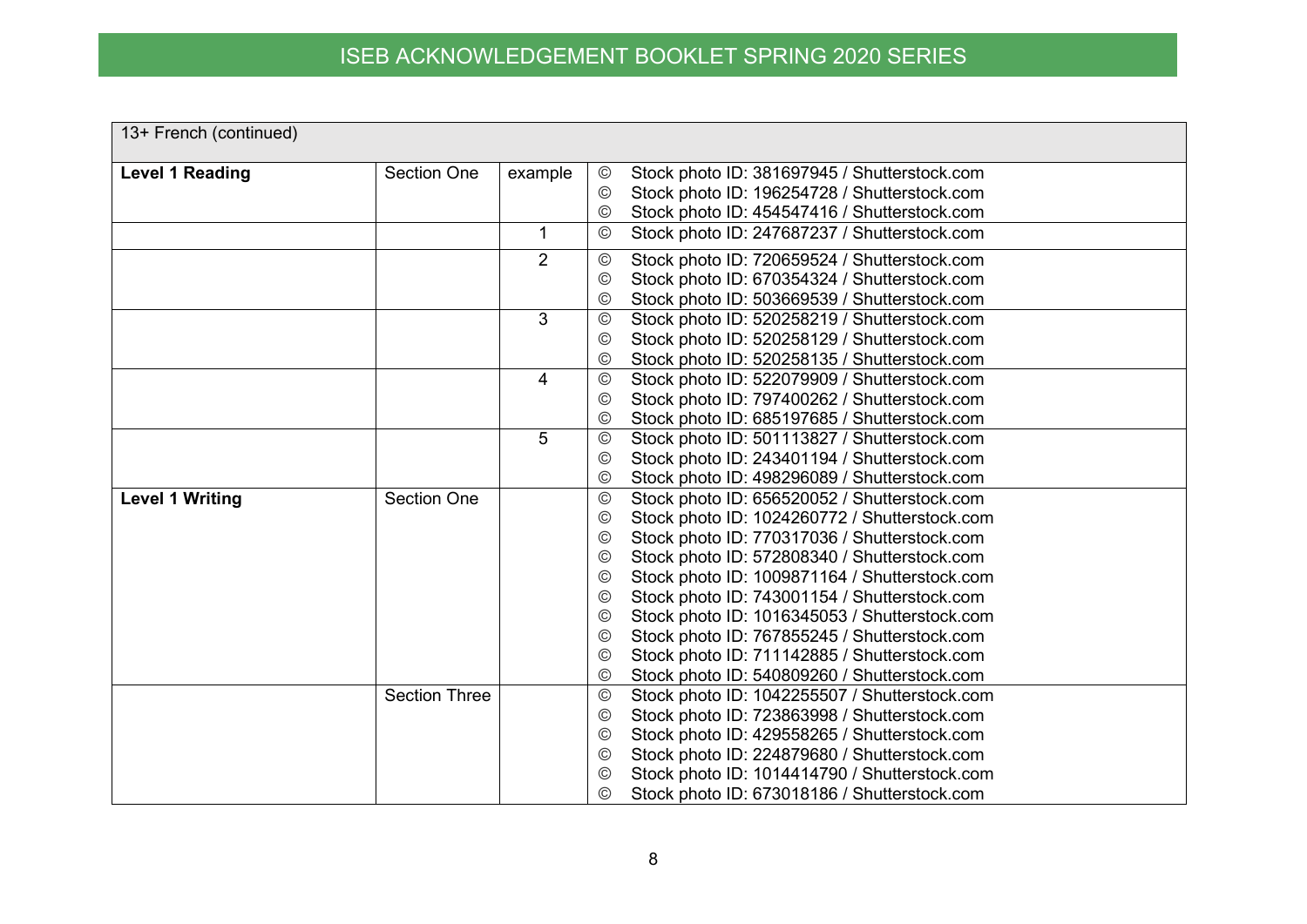| 13+ French (continued)        |                    |                |                                                                                                                                 |
|-------------------------------|--------------------|----------------|---------------------------------------------------------------------------------------------------------------------------------|
| Level 2 Listening - Candidate | <b>Section One</b> |                | Stock photo ID: 289588868 / Shutterstock.com<br>$^\copyright$                                                                   |
|                               |                    |                | Stock photo ID: 483564880 / Shutterstock.com<br>©                                                                               |
|                               |                    |                | Stock photo ID: 290509409 / Shutterstock.com<br>$\circledcirc$                                                                  |
|                               |                    | $\overline{2}$ | Stock photo ID: 1080513449 / Shutterstock.com<br>$^{\circledR}$                                                                 |
|                               |                    |                | Stock photo ID: 1028422762 / Shutterstock.com<br>©                                                                              |
|                               |                    |                | Stock photo ID: 1086242108 / Shutterstock.com<br>$^\copyright$                                                                  |
|                               |                    | 3              | Stock photo ID: 715641919 / Shutterstock.com<br>$^{\circledR}$                                                                  |
|                               |                    |                | Stock photo ID: 704281810 / Shutterstock.com<br>$^{\circledR}$                                                                  |
|                               |                    |                | Stock photo ID: 719795317 / Shutterstock.com<br>$\circledcirc$                                                                  |
|                               |                    | 4              | Stock photo ID: 757784524 / Shutterstock.com<br>$_{\mathbb{C}}$                                                                 |
|                               |                    |                | Stock photo ID: 679514116 / Shutterstock.com<br>©                                                                               |
|                               |                    |                | Stock photo ID: 495246271 / Shutterstock.com<br>©                                                                               |
|                               |                    | 5              | Stock photo ID: 273972155 / Shutterstock.com<br>$^{\circledR}$                                                                  |
|                               |                    |                | Stock photo ID: 114793777 / Shutterstock.com<br>©                                                                               |
|                               |                    |                | Stock photo ID: 517251307 / Shutterstock.com<br>©                                                                               |
|                               | <b>Section Two</b> |                | Stock photo ID: 50331334 / Shutterstock.com<br>$\circledcirc$                                                                   |
|                               |                    |                | Stock photo ID: 797675971 / Shutterstock.com<br>©                                                                               |
|                               |                    |                | Stock photo ID: 354577106 / Shutterstock.com<br>$\circledcirc$                                                                  |
|                               |                    |                | Stock photo ID: 797490970 / Shutterstock.com<br>$\circledcirc$                                                                  |
|                               |                    |                | Stock photo ID: 129455129 / Shutterstock.com<br>$^{\circledR}$                                                                  |
|                               | <b>Section One</b> |                | Stock photo ID: 734507908 / Shutterstock.com<br>$^\copyright$                                                                   |
| <b>Level 2 Reading</b>        |                    |                | Stock photo ID: 1011869074 / Shutterstock.com<br>$\circledcirc$                                                                 |
|                               |                    |                | Stock photo ID: 1027937983 / Shutterstock.com<br>©                                                                              |
|                               |                    |                | Stock photo ID: 105318347 / Shutterstock.com<br>$^\copyright$<br>Stock photo ID: 700425370 / Shutterstock.com<br>$\circledcirc$ |
|                               |                    | $\overline{2}$ | Stock photo ID: 610149566 / Shutterstock.com<br>$\circledcirc$                                                                  |
|                               |                    |                | Stock photo ID: 704210749 / Shutterstock.com<br>$^\copyright$                                                                   |
|                               |                    |                | Stock photo ID: 587701859 / Shutterstock.com<br>$\circledcirc$                                                                  |
|                               |                    |                | Stock photo ID: 533798290 / Shutterstock.com<br>$\circledcirc$                                                                  |
|                               |                    | 3              | Stock photo ID: 321683180 / Shutterstock.com<br>$_{\mathbb{C}}$                                                                 |
|                               |                    |                | Stock photo ID: 1064776883 / Shutterstock.com<br>$\odot$                                                                        |
|                               |                    |                | Stock photo ID: 219430999 / Shutterstock.com<br>©                                                                               |
|                               |                    |                | Stock photo ID: 468323264 / Shutterstock.com<br>©                                                                               |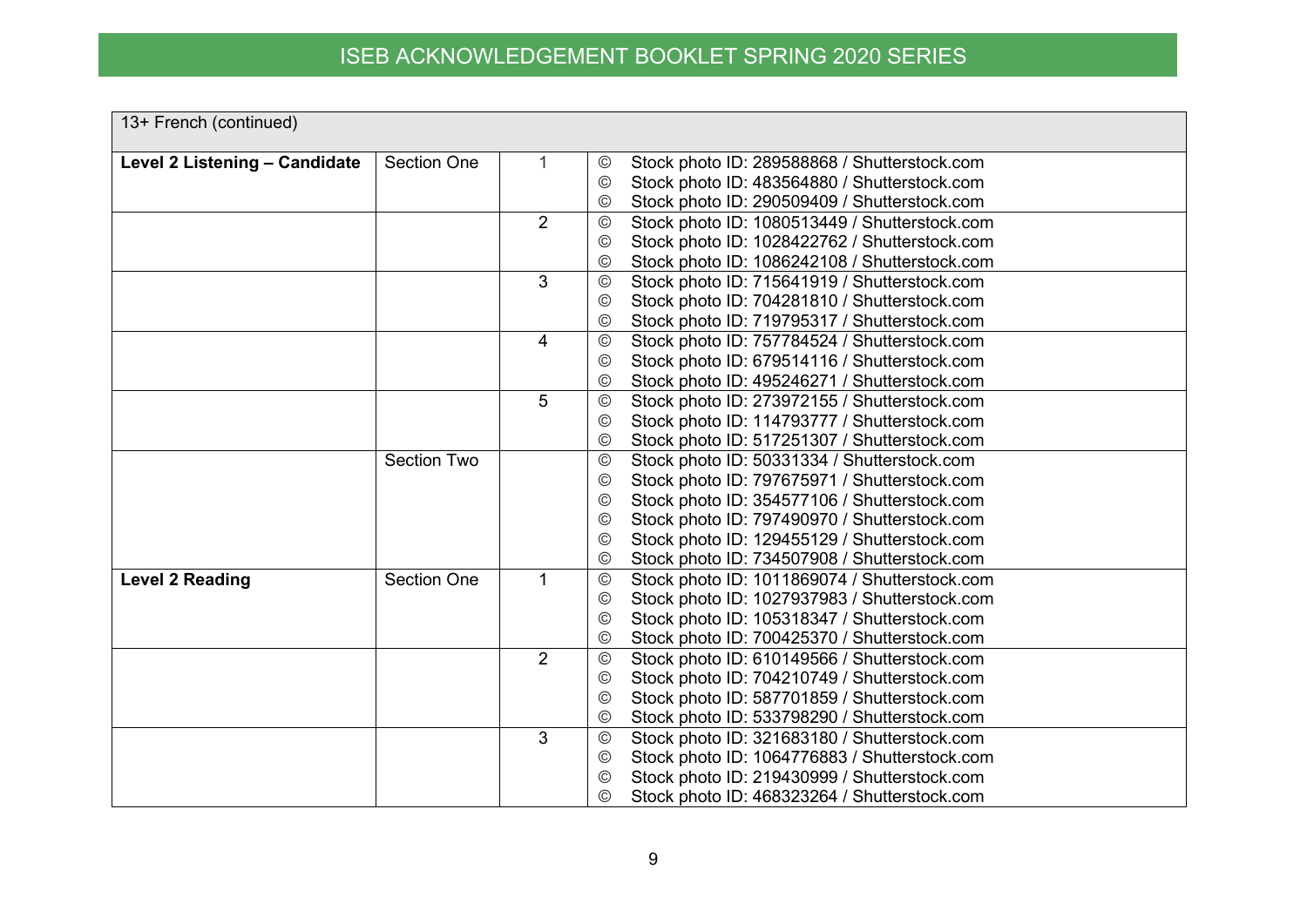| 13+ French (continued)             |   |                                                                  |
|------------------------------------|---|------------------------------------------------------------------|
| <b>Level 2 Reading (continued)</b> | 4 | Stock photo ID: 1045263943 / Shutterstock.com<br>$\odot$         |
|                                    |   | Stock photo ID: 401959444 / Shutterstock.com<br>$_{\mathbb{C}}$  |
|                                    |   | Stock photo ID: 689697568 / Shutterstock.com<br>$_{\mathbb{C}}$  |
|                                    |   | Stock photo ID: 795121546 / Shutterstock.com<br>$_{\mathbb{C}}$  |
|                                    | 5 | Stock photo ID: 653502736 / Shutterstock.com<br>$\odot$          |
|                                    |   | Stock photo ID: 1092276353 / Shutterstock.com<br>$_{\mathbb{C}}$ |
|                                    |   | Stock photo ID: 714066871 / Shutterstock.com<br>$_{\mathbb{C}}$  |
|                                    |   | Stock photo ID: 575162668 / Shutterstock.com<br>$\odot$          |

| 13+ Spanish                   |                     |         |                 |                                               |
|-------------------------------|---------------------|---------|-----------------|-----------------------------------------------|
| Level 1 Listening - Candidate | <b>Section Two</b>  |         | ©               | Stock photo ID: 723897178 / Shutterstock.com  |
|                               |                     |         | $_{\mathbb{C}}$ | Stock photo ID: 687819190 / Shutterstock.com  |
|                               |                     |         | ©               | Stock photo ID: 632226152 / Shutterstock.com  |
|                               |                     |         | $^{\circledR}$  | Stock photo ID: 569455963 / Shutterstock.com  |
|                               |                     |         | ©               | Stock photo ID: 672939511 / Shutterstock.com  |
|                               |                     |         | $_{\mathbb{C}}$ | Stock photo ID: 770317036 / Shutterstock.com  |
| <b>Level 1 Reading</b>        | <b>Section Two</b>  | A       | $_{\mathbb{C}}$ | Stock photo ID: 96398333 / Shutterstock.com   |
|                               |                     | С       | ©               | Stock photo ID: 144405445 / Shutterstock.com  |
|                               |                     | Е       | ©               | Stock photo ID: 430890721 / Shutterstock.com  |
|                               |                     |         | $\circledcirc$  | Stock photo ID: 1013232631 / Shutterstock.com |
|                               |                     | н       | ©               | Stock photo ID: 376901863 / Shutterstock.com  |
|                               | <b>Section Five</b> |         | $\circledcirc$  | Stock photo ID: 351403211 / Shutterstock.com  |
|                               |                     |         | $_{\mathbb{C}}$ | Stock photo ID: 491960866 / Shutterstock.com  |
| <b>Level 1 Writing</b>        | Section Two         | example | $^{\circledR}$  | Stock photo ID: 299260790 / Shutterstock.com  |
|                               |                     |         | ©               | Stock photo ID: 130120109 / Shutterstock.com  |
|                               |                     |         | $\circledcirc$  | Stock photo ID: 396769945 / Shutterstock.com  |
|                               |                     |         | $\circledcirc$  | Stock photo ID: 430890721 / Shutterstock.com  |
|                               |                     | 4       | $_{\mathbb{C}}$ | Stock photo ID: 508244377 / Shutterstock.com  |
|                               |                     | 5       | ©               | Stock photo ID: 66461974 / Shutterstock.com   |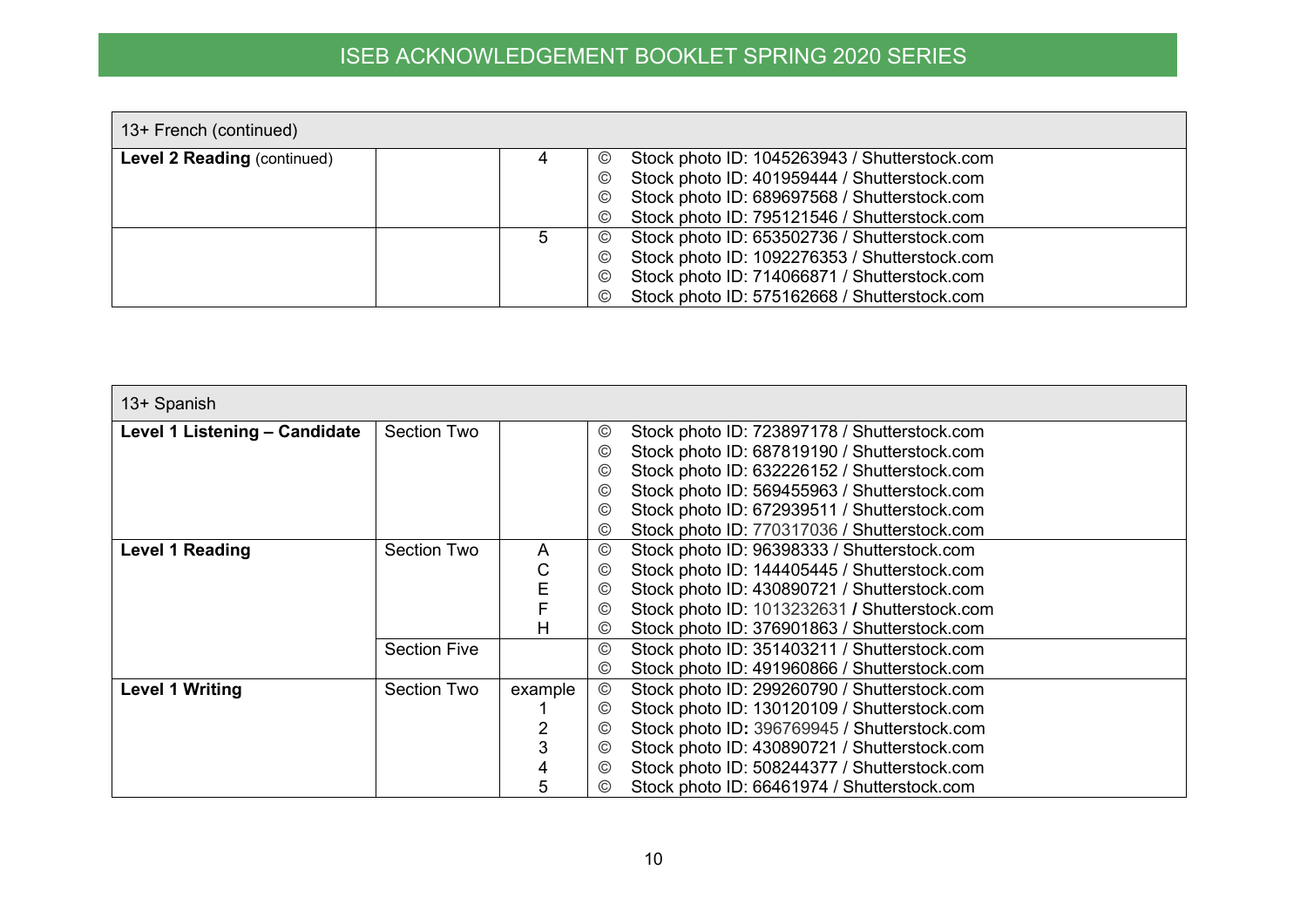| 13+ Spanish (continued)  |                                            |                                                                                                                                                                                                                                                                                                                                                                                                                                                                                                                                      |
|--------------------------|--------------------------------------------|--------------------------------------------------------------------------------------------------------------------------------------------------------------------------------------------------------------------------------------------------------------------------------------------------------------------------------------------------------------------------------------------------------------------------------------------------------------------------------------------------------------------------------------|
| <b>Level 2 Listening</b> | Section One                                | Stock photo ID: 129557066 / Shutterstock.com<br>$\circledcirc$<br>Stock photo ID: 576335536 / Shutterstock.com<br>$\circledcirc$<br>Stock photo ID: 110298509 / Shutterstock.com<br>$\circledcirc$<br>Stock photo ID: 414215818 / Shutterstock.com<br>$\circledcirc$<br>Stock photo ID: 257135329 / Shutterstock.com<br>$\circledcirc$<br>Stock photo ID: 582942619 / Shutterstock.com<br>$\odot$<br>Stock photo ID: 24720529 / Shutterstock.com<br>$\circledcirc$<br>Stock photo ID: 150141776 / Shutterstock.com<br>$\circledcirc$ |
| <b>Level 2 Reading</b>   | <b>Section One</b>                         | Stock photo ID: 1228779097 / Shutterstock.com<br>$\circledcirc$<br>Stock photo ID: 66461974 / Shutterstock.com<br>$\odot$<br>Stock photo ID: 650939404 / Shutterstock.com<br>$\circledcirc$<br>Stock photo ID: 291614069 / Shutterstock.com<br>$\odot$<br>Stock photo ID: 508635394 / Shutterstock.com<br>$\odot$<br>Stock photo ID: 59785783 / Shutterstock.com<br>$\odot$<br>Stock photo ID: 443182336 / Shutterstock.com<br>$\circledcirc$<br>Stock photo ID: 86064664 / Shutterstock.com<br>$\circledcirc$                       |
|                          | <b>Section Four</b><br><b>Section Five</b> | Stock photo ID: 318631637 / Shutterstock.com<br>$^{\copyright}$<br>Stock photo ID: 513845890 / Shutterstock.com<br>$\circledcirc$                                                                                                                                                                                                                                                                                                                                                                                                    |
| <b>Level 2 Writing</b>   | <b>Section One</b>                         | Stock photo ID: 1067926043 / Shutterstock.com<br>$\circledcirc$<br>Stock photo ID: 351650528 / Shutterstock.com<br>$\circledcirc$<br>Stock photo ID: 109624334 / Shutterstock.com<br>$\odot$<br>Stock photo ID: 530952394 / Shutterstock.com<br>$\odot$<br>Stock photo ID: 686338333 / Shutterstock.com<br>$\circledcirc$                                                                                                                                                                                                            |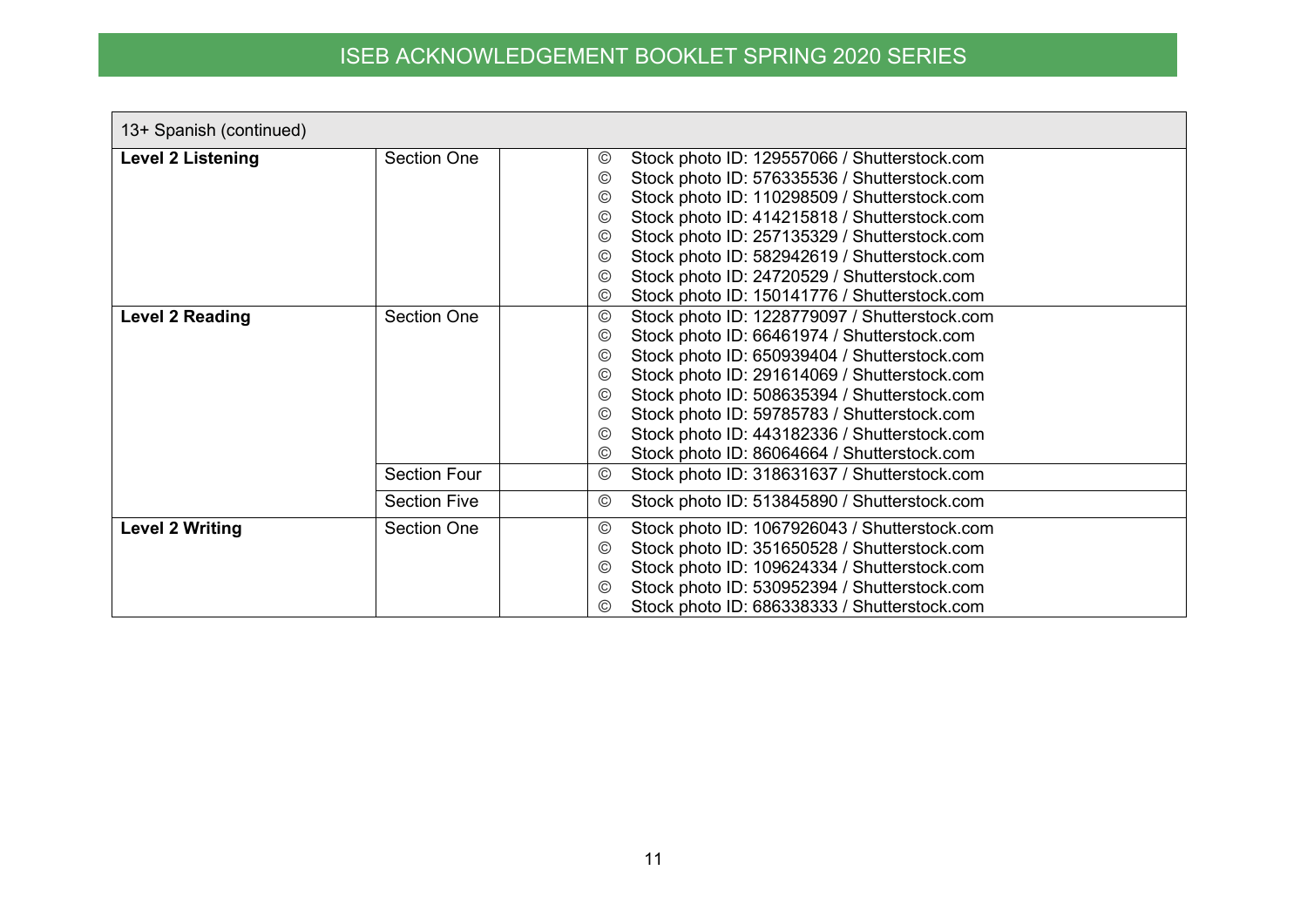#### Science

| 11+ Science |            |                |                                              |
|-------------|------------|----------------|----------------------------------------------|
| 11+ Science | Question 4 | $\odot$        | Stock photo ID: 693018106 / Shutterstock.com |
|             |            | $\circledcirc$ | Provided by SiDiou Group                     |
|             |            | $\odot$        | Stock photo ID: 778902292 / Shutterstock.com |
|             | Question 5 | $\circledcirc$ | Stock photo ID: 601462958 / Shutterstock.com |
|             | Question 6 | $\circledcirc$ | Stock photo ID: 712781173 / Shutterstock.com |
|             | Question 7 | $\odot$        | Stock photo ID: 104962142 / Shutterstock.com |

<span id="page-11-0"></span>

| 13+ Science |             |                |                                                                                                                                                                                                                                 |
|-------------|-------------|----------------|---------------------------------------------------------------------------------------------------------------------------------------------------------------------------------------------------------------------------------|
| Level 1     | Question 1a | $\circledcirc$ | Stock photo ID: 144370180 / Shutterstock.com                                                                                                                                                                                    |
|             | Question 1j | $\circledcirc$ | Stock photo ID: 44738329 / Shutterstock.com                                                                                                                                                                                     |
|             | Question 4  | $\odot$        | Stock photo ID: 144346087 / Shutterstock.com                                                                                                                                                                                    |
|             | Question 7  | $\odot$        | Stock photo ID: 2181575 / Shutterstock.com<br>ISEB is aware that third-party material has been used in this question and in the<br>mark scheme, but it has not been possible to identify and acknowledge the original<br>source |
|             | Question 8  | $\odot$        | Stock photo ID: 287743700 / Shutterstock.com                                                                                                                                                                                    |
| 13+ Biology | Question 3  | $\odot$        | Stock photo ID: 111748559 / Shutterstock.com                                                                                                                                                                                    |
|             | Question 4a | $^{\circledR}$ | ISEB is aware that third-party material has been used in this question, but it has not<br>been possible to identify and acknowledge the original source                                                                         |
|             | Question 4b | $\circledcirc$ | Stock photo ID: 635182346 / Shutterstock.com                                                                                                                                                                                    |
|             | Question 5  | $^{\circledR}$ | Stock photo ID: 355340465 / Shutterstock.com                                                                                                                                                                                    |
|             | Question 6  | $^{\circledR}$ | Stock photo ID: 519084352 / Shutterstock.com                                                                                                                                                                                    |
|             | Question 8  | $^{\circledR}$ | Stock photo ID: 1019439319 / Shutterstock.com                                                                                                                                                                                   |
|             | Question 8  | $\odot$        | Stock photo ID: 31287421 / Shutterstock.com                                                                                                                                                                                     |
|             | Question 8  | $\odot$        | Stock photo ID: 235903939 / Shutterstock.com                                                                                                                                                                                    |